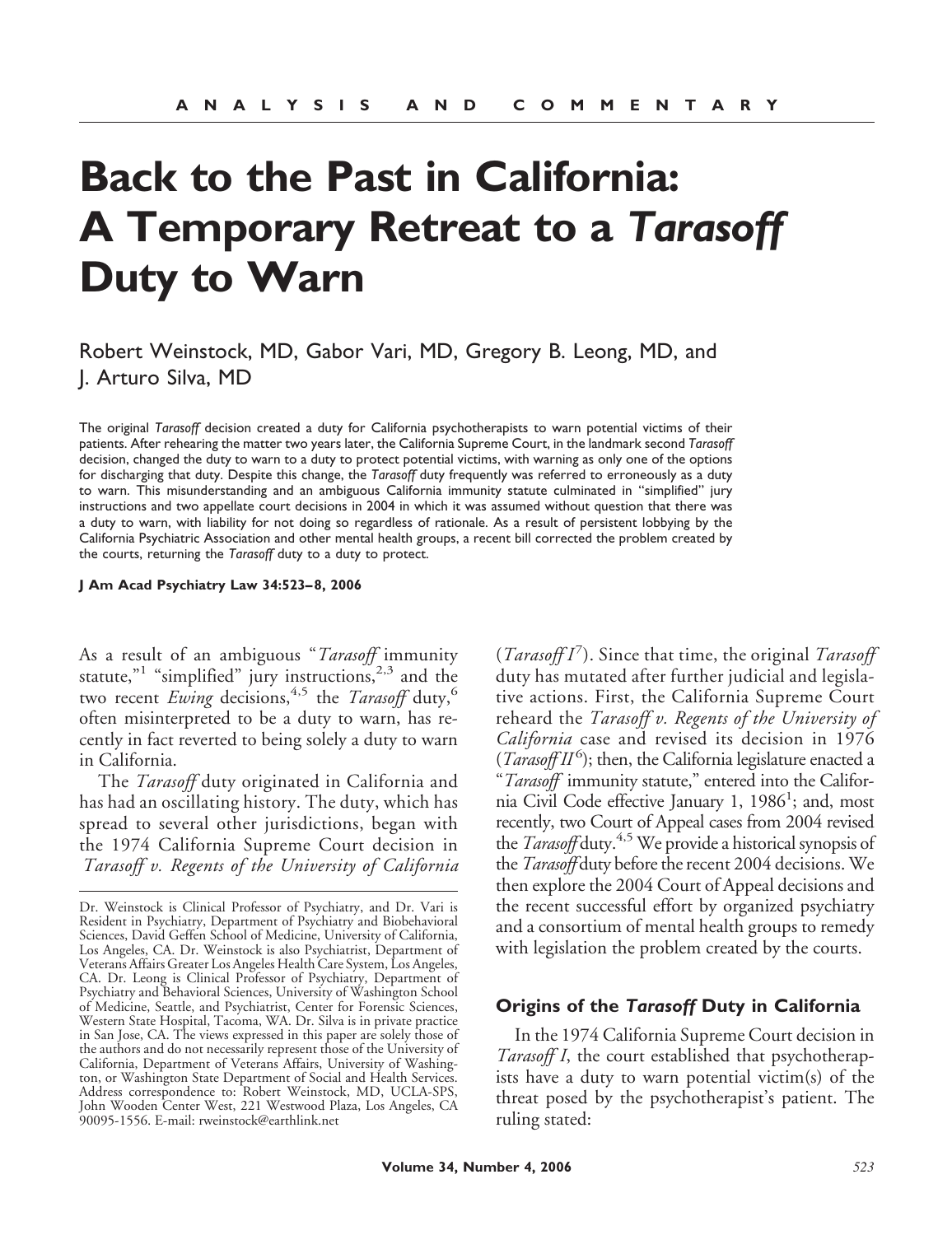When a doctor or a psychotherapist, in the exercise of his professional skill and knowledge, determines, or should determine, that a warning is essential to avert danger arising from the medical or psychological condition of his patient, he incurs a legal obligation to give that warning [Ref. 7, p 555].

*Tarasoff I* assumed therapists could forecast future harm and imposed professional liability on psychotherapists if it could be determined that they should have known that a patient was dangerous, did not recognize the danger, and did not warn the intended victim. Under *Tarasoff I*, the required way to attempt to reduce harm to a potential victim was by warning.

The *Tarasoff I* decision evoked serious concern among mental health professionals. The American Psychiatric Association filed an *amicus curiae* brief requesting a rehearing by the California Supreme Court. The brief argued that psychotherapists are poor prognosticators of future violence and that there is no standard for psychotherapists to predict violence accurately and practically. In addition, the brief argued that the *Tarasoff I* ruling jeopardized the sanctity of the psychotherapist-patient relationship, which is based primarily on confidentiality. The brief cited previous court decisions that found that doctorpatient communications were protected under the constitutional right to freedom of speech. The police also were concerned, since they too were potentially liable under *Tarasoff I*.

In a rare judicial occurrence, the California Supreme Court decided to rehear the *Tarasoff* case. In its 1976 ruling in *Tarasoff II*, the California Supreme Court established a "duty to protect." The *Tarasoff II* decision led to the current *Tarasoff* duty. Warning was one way, but not the only way, to discharge the duty to protect, as enunciated by the following:

When a therapist determines, or pursuant to the standards of his profession, should determine, that his patient presents a serious danger of violence to another, he incurs an obligation to use reasonable care to protect the intended victim against such danger. The discharge of this duty may require the therapist to take one or more of various steps, depending upon the nature of the case. Thus, it may call for him to warn the intended victim or others likely to apprise the victim of the danger, to notify the police or to take whatever other steps are reasonably necessary under the circumstances [Ref. 6, p 340].

The *Tarasoff II* decision still required therapists to forecast future harm. However, it removed liability from the police in the belief that only therapists had special expertise.

### **The Birth of a** *Tarasoff* **Immunity Statute**

Although the duty to warn had disappeared with *Tarasoff II* with the establishment of a duty to protect, many remained fixated on the duty to warn and, in the experience of the authors, many erroneously continued to refer to the *Tarasoff* duty as a duty to warn. As will be shown later in this article, this incorrect characterization recently had resulted in the recodification of the duty to warn in California in a poorly worded immunity statute<sup>1</sup> that was used to justify that interpretation.

The confusion surrounding the vague "duty to protect," as explicated in *Tarasoff II*, and the requirement to forecast future harm resulted in some unreasonable findings of liability against psychiatrists and others (e.g., finding therapists liable for not predicting a driving accident a significant period after the assessment using an almost strict liability standard<sup>8</sup>). At that time, as has happened again recently in California, mental health professionals sought legislative remedy via a so-called *Tarasoff* immunity statute.<sup>1,9</sup>The California immunity statute attempted to provide some protection from liability for failure to predict future harm as codified by *Tarasoff II*. It made clear that victims had to be readily identifiable and was intended to establish warning as one way, but not the exclusive way, to get immunity and discharge the duty to warn or protect. As California Civil Code 43.92 until very recently stated:

(a) There shall be no monetary liability on the part of, and no cause of action shall arise against, any person who is a psychotherapist as defined in Section 1010 of the Evidence Code in failing to warn of and protect from a patient's threatened violent behavior or failing to predict and warn of and protect from a patient' s violent behavior except where the patient has communicated to the psychotherapist a serious threat of physical violence against a reasonably identifiable victim or victims.

(b) If there is a duty to warn and protect under the limited circumstances specified above, the duty shall be discharged by the psychotherapist making reasonable efforts to communicate the threat to the victim or victims and to a law enforcement agency.<sup>1</sup>

The purpose of California Civil Code 43.92 was to allow warning the victim and notifying police as a way to satisfy fully the duty to protect. It clarified that the victim had to be reasonably identifiable. However, the statute contained shortcomings. The word "shall" in "shall be discharged" was clearly intended, by reading the history of this statute, to mean a warning was sufficient, but not necessary, to discharge the duty. The problem is that "shall" is an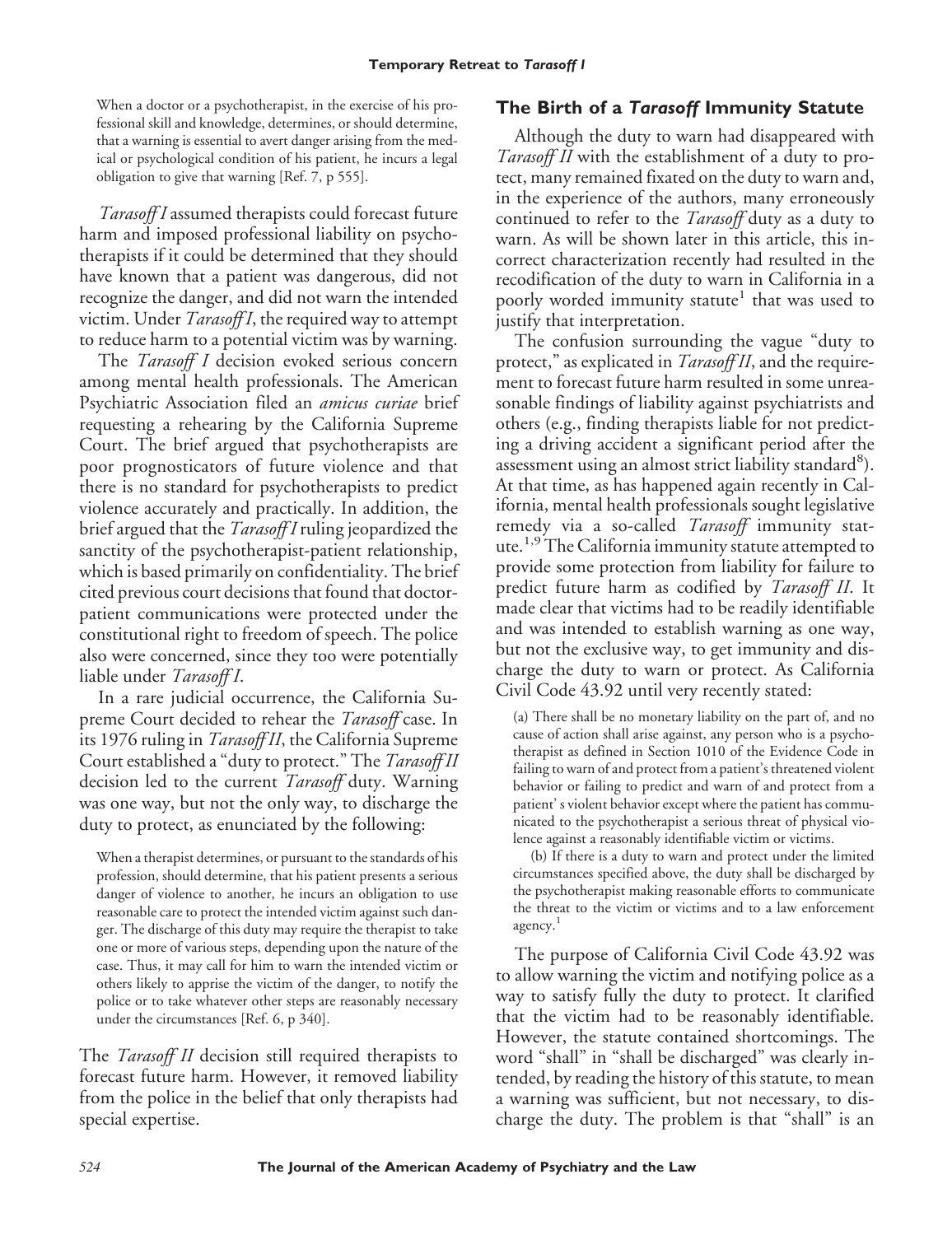ambiguous word, and in recent years it was interpreted as "must" by the courts; this ambiguity was the source of the recent trouble.

The California *Tarasoff* immunity statute did not render *Tarasoff II* obsolete, but rather specified steps for a therapist to obtain freedom from liability when a patient posed a serious danger to a third party. While California Civil Code 43.92 adequately eliminated liability to adherents if harm did occur and the therapist elected to warn the potential victim and the police, the code, then as now, did not immunize therapists from potential liability for breach of confidentiality.

Many other states soon joined California in passing statutory law regarding psychotherapists' duty to protect third parties from harm by their patients.<sup>10</sup> Twenty-seven states have legislated a *Tarasoff*-type duty. Most states other than California that have such legislation allow for options instead of warning to protect a potential victim. However, any statutes that can be read to mandate warning as the required option can lead to problems similar to those in California. Nine states and the District of Columbia allow therapists to warn but do not require it.<sup>10</sup> Thirteen states have no definitive law, while Virginia law clearly rejects a *Tarasoff* duty.<sup>10</sup> Of the states that have legislated a *Tarasoff*-type duty, Minnesota<sup>11</sup> and Ohio<sup>12</sup> do not require that the threat be communicated directly by the patient. These states allow for the imposition of the duty if the therapist is informed of the threat by another party who knows the patient well. Minnesota has the one statute that creates all the problems in *Ewing*, as described below, in that it additionally creates a duty to warn. In contrast, Ohio's statute, like most states, recognizes that warning sometimes can inflame the problem and allows for alternative options. Some states (e.g., Texas) have not found a *Tarasoff*-type  $d$ uty.<sup>13</sup>

In some instances, prosecutors have manipulated *Tarasoff* statutes to mandate therapists to testify as prosecution witnesses against their patients, and the California Supreme Court has allowed this coercion. In a recent case, a psychotherapist used sessions with his patient primarily for surreptitious evidence-gathering, resulting ultimately in the patient's arrest and conviction for threatening to murder federal law enforcement officers.<sup>14</sup> In addition, there were two recent cases in which police, after receiving *Tarasoff* warnings, elected to arrest and prosecute the patients, who were already in locked psychiatric settings, for "criminal threats."<sup>15</sup> Many have argued against this perversion of the *Tarasoff* civil duty, termed by some as the "criminalization of *Tarasoff*."<sup>16</sup>

In part because of the vague wording of the California Civil Code 43.92 as well as confusion between *Tarasoff I* mandating the duty to warn and the duty to protect in *Tarasoff II*, the California Civil Code recently was interpreted in legal settings as a duty to warn, contrary to the intent of those who proposed the statute. This is demonstrated in BAJI (*Book of Jury Approved Instructions*) 6.00.2, a plain-English instruction to civil case jurors:

A psychotherapist has no duty to warn third persons of a patient's threatened violent behavior, nor any duty to predict such behavior or to protect third persons from such behavior, unless the patient has communicated to the psychotherapist a serious threat of physical violence against [a] reasonably identifiable potential victim[s].

If a patient has communicated such a threat to a psychotherapist, the psychotherapist then has a duty to warn and protect the reasonably identifiable potential victim[s].

If you find that a psychotherapist had this duty, it is satisfied and there is no liability if the psychotherapist made reasonable efforts to communicate the threat to the victim or victims and to a law enforcement agency [Ref. 2, p 186].

## Similarly, in Judicial Council Instruction 503:

[Name of plaintiff] claims that [name of defendant] was negligent because [he/she] did not warn plaintiff or a law enforcement agency about [name of third party]'s threat of violent behavior. To establish this claim, plaintiff must prove all of the following:

1. The defendant was a psychotherapist

2. That third party was defendant's patient

3. That third party communicated a serious threat of physical violence to defendant

4. That defendant knew or should have known that plaintiff was third party's intended victim, and

5. That defendant did not make reasonable efforts to warn plaintiff and a law enforcement agency about the threat [Ref. 3, p 348].

The misinterpretation of California Civil Code 43.92 ironically resulted in part from interpreting the immunity statute to have created a new duty to warn that could be satisfied only by warning. The recently revised jury instructions were intended to simplify current law and not to change it. However, they "simplified " Civil Code 43.92 by interpreting the code's ambiguity to mean that this duty could be fulfilled only by warning.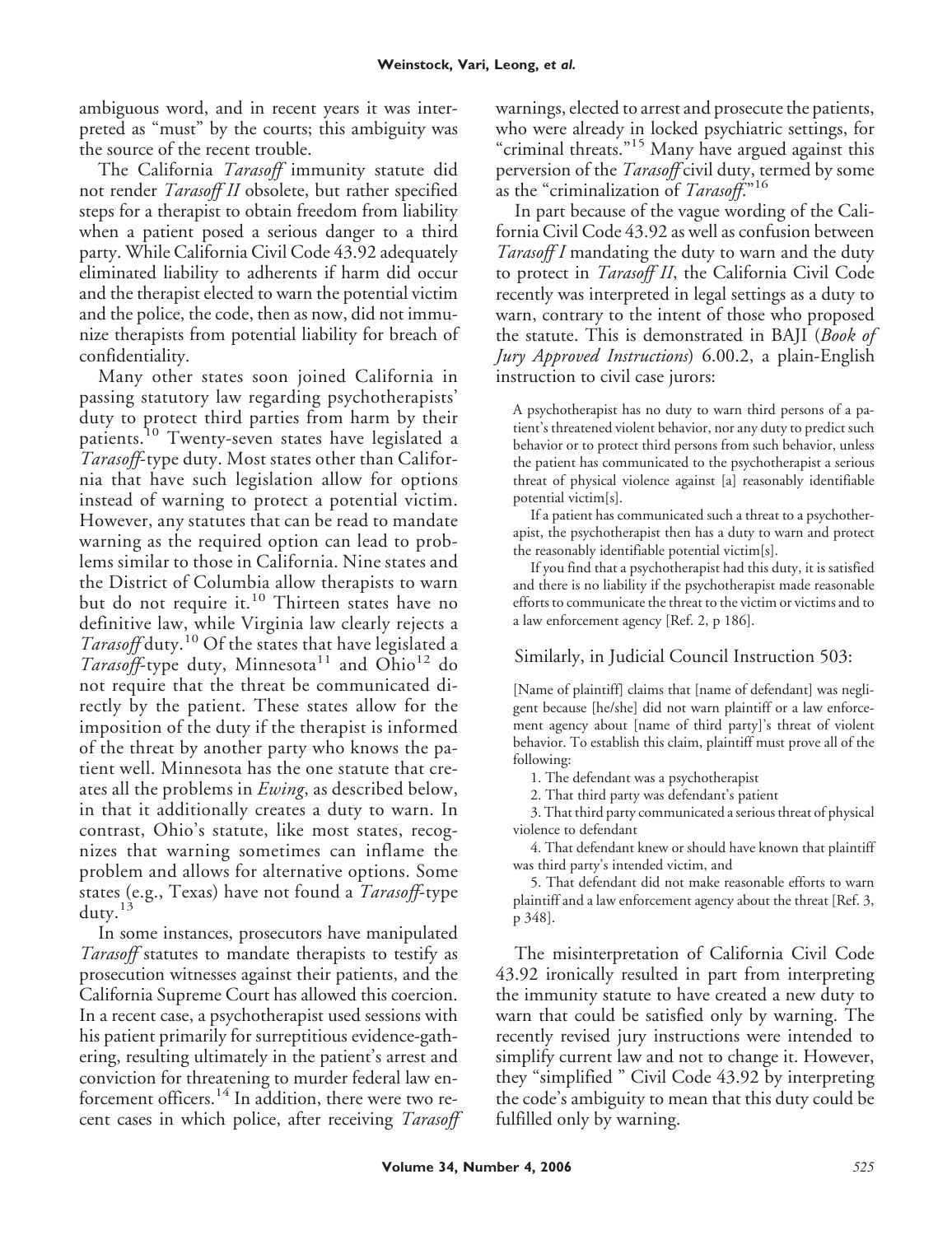## **Creation of a New Psychotherapist's Duty to Warn in California**

Two recent cases heard by the Court of Appeal in California resulted in the further codification of the misinterpretation of the Civil Code as a "duty to warn." Gene Colello, a former police officer, received treatment from David Goldstein, PhD, for workrelated problems and problems related to his relationship with his ex-girlfriend. Mr. Colello became increasingly depressed when he learned of his exgirlfriend's romantic involvement with another man, Keith Ewing. In June 2001, Mr. Colello confided to his father that he could not handle his ex-girlfriend's involvement with Ewing and was considering causing harm to Mr. Ewing. Mr. Colello's father notified Dr. Goldstein of this exchange and, at Dr. Goldstein's urging, took his son to be voluntarily psychiatrically hospitalized at Northridge Hospital Medical Center. He was admitted on June 21, 2001, under the care of Gary Levinson, MD. Dr. Levinson notified Mr. Colello's father on June 22 of his intent to discharge the patient. Mr. Colello's father notified Dr. Goldstein who in turn spoke with Dr. Levinson and explained why Mr. Colello should remain hospitalized. Dr. Levinson indicated that Mr. Colello was not suicidal and then discharged him. On the following day, Mr. Colello murdered Keith Ewing and then committed suicide. Dr. Levinson settled out of court and therefore was not part of the appeal. Mr. Ewing's parents sued Dr. Goldstein for wrongful death based on professional negligence. The negligence was based on Dr. Goldstein's failure to warn the potential victim or law enforcement of the patient's threat despite the psychotherapist's having hospitalized his patient and having attempted to keep the inpatient psychiatrist from discharging the patient.

In *Ewing v. Goldstein*, the California Court of Appeal overturned the decision to dismiss and found that Dr. Goldstein was potentially negligent.<sup>4</sup> In their decision, the court erroneously interpreted the California Civil Code 43.92 as though the code necessitated warning to discharge the duty to protect. Effectively, the court interpreted that the spurious "duty to warn" could be satisfied only by warning and not by other means (such as hospitalization in this case). The court apparently did not consider any other possible interpretations of the California Civil Code 43.92 or show any indication that this facet

was even in question. There is no evidence in the decision that the attorneys for the defendant therapists raised this issue. Apparently, they accepted that there is a duty to warn but argued that it arises only when a threat is communicated directly by a patient and not by a relative.

The decision in *Ewing v. Goldstein* was also significant because the court found that the communication of a threat via a close family member is equivalent to a threat communicated directly by the patient. The court found the duty contingent on the psychotherapist's believing the patient was dangerous as a result of being informed about the threat. There was no duty if the report from a family member lacked credibility. The decision did not require prediction of dangerousness. The therapist's actions including hospitalization and statements in this case showed that the therapist did consider the patient dangerous. The duty to warn, according to this decision, existed if at any time after a threat the therapist considered the patient dangerous. The duty apparently existed even if subsequent data led another treating clinician in the hospital to disagree and determine the patient not to be dangerous as in the *Ewing* case itself or most likely if the therapist changed his or her mind, because the duty to warn apparently was created at the time the therapist determined the patient to be dangerous.

In the second case, *Ewing v. Northridge*, <sup>5</sup> the parents of the victim sued the mental health facility in which Mr. Colello was hospitalized. They alleged that a "psychotherapist" (the admitting social worker) was aware that the patient had threatened to kill their son but failed to warn the victim or to notify law enforcement. Further establishing this misinterpretation as case law, the appellate court interpreted the ambiguous wording again of California Civil Code 43.92 as follows:

. . .when a patient has "communicated to the psychotherapist a serious threat of physical violence against a reasonably identifiable victim," the psychotherapist must take reasonable steps to warn the victim and a law enforcement agency of the threat [Ref. 5, p 592].

The appellate court also overturned two prior rulings by the trial court. The appellate court found that (1) an expert was not necessary to determine whether the psychotherapist considered the patient dangerous and whether the psychotherapist warned and (2) that the threat of risk conveyed by the patient's father, and not directly by the patient, was still a "pa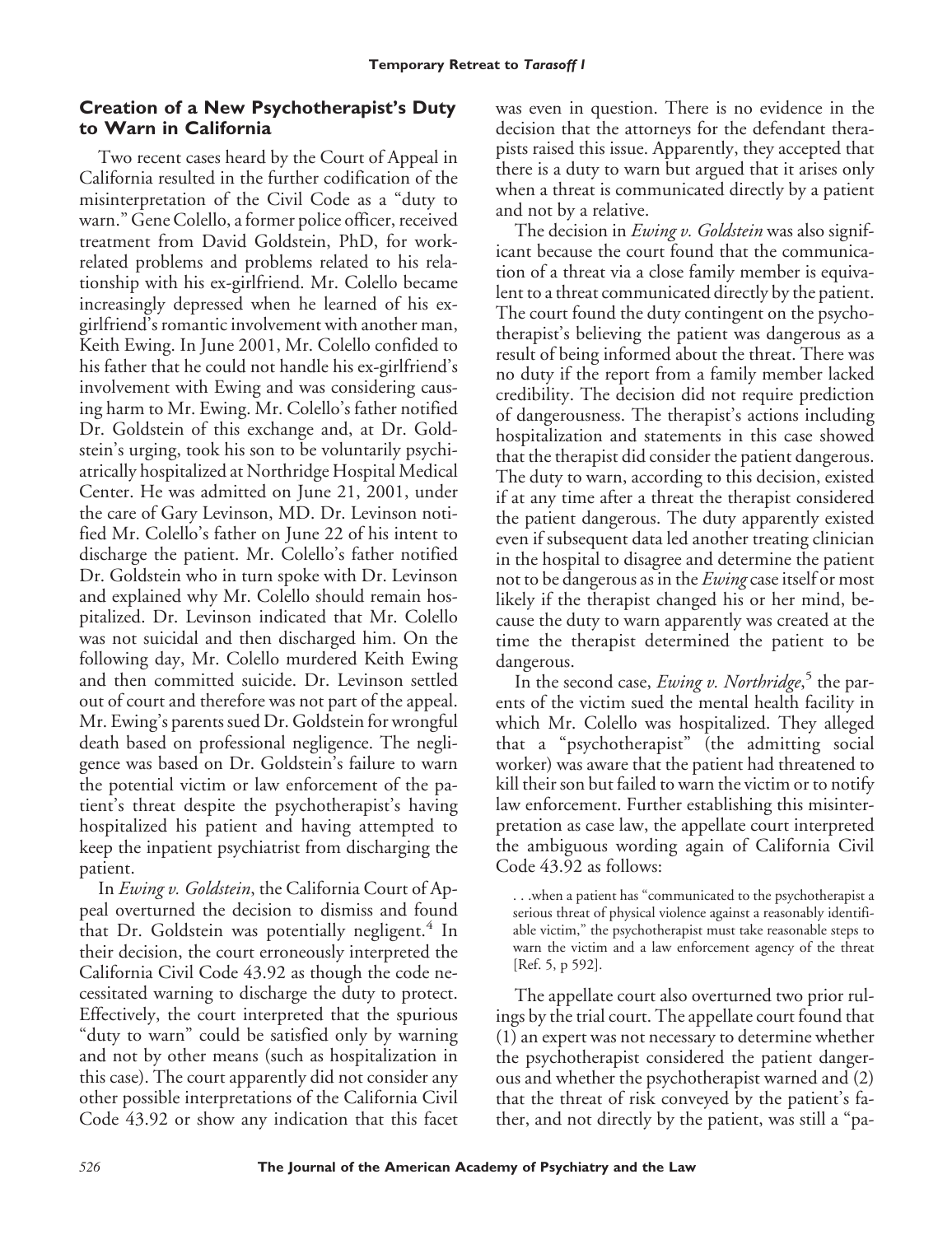tient communication." The court opined that a layperson was capable of determining whether the therapist considered the patient dangerous and whether the therapist had warned.

The implications for psychotherapists in California were serious. The conscientious therapist who decided, after hearing a threat, that warning was counterproductive and potentially inflammatory and could increase the danger to the victim and then chose a carefully considered better alternative intervention was automatically liable if something dangerous happened. On the one hand, pursuant to *Ewing v. Northridge*, expert testimony was not even needed to find such action negligent. On the other hand, a truly negligent therapist who dismissed a communicated threat as not credible, despite performing no risk assessment or any meaningful assessment of the threat, apparently was not liable, because the duty to warn was contingent on the therapist's belief, regardless of the basis or lack of basis for that belief, unless another theory of liability was found.

If a therapist considered a patient dangerous or was the admitting psychiatrist and did not warn but left that to the inpatient psychiatrist who could assess the threat more fully, that therapist was liable if the inpatient psychiatrist did not consider the patient dangerous and released the patient and something violent happened. That was the actual fact pattern of the *Ewing* case that resulted in both decisions. Psychotherapists in California who heard a threat and considered the patient dangerous but then left the warning to others were setting themselves up for liability if something happened. This is despite the fact that this is common clinical practice in California, as elsewhere, and otherwise considered appropriate practice. Waiting reserves violating confidentiality until after the inpatient staff has a better opportunity to assess the threat and the danger and determine the most protective action.

## **Successful Legislative Remedy**

The California Supreme Court refused to hear the *Ewing* case despite a filing by the California Psychiatric Association asking them to do so. A consortium of stakeholders, with the especially helpful leadership of the California Association of Marriage and Family Therapists was receptive to our concerns and proposed legislation recently passed into law and signed by the Governor, that removed the problem phrase "shall be discharged by warning," in an attempt to

clarify that warning is a sufficient option (a safe harbor) but not the only way to satisfy the duty to protect. Because so many people had misinterpreted the *Tarasoff* duty as a duty to warn, this was not an easy accomplishment.

The California Psychiatric Association, the Association of Marriage and Family Therapists, and other stakeholders achieved a great deal but not everything we wanted. To avoid opposition, we needed to drop our effort to get immunity from liability in a suit by a patient for violating confidentiality when warning potential victims and the police. We did obtain a clarification that the *Tarasoff* duty is a duty to protect that can be discharged fully by warning. If a psychotherapist for good reason chooses instead what he or she believes to be a better way to protect the potential victim, there should be no liability if it can be shown that this alternative course of action is not negligent.

The first author representing the California Psychiatric Association in concert with other stakeholders did not work to change the *Ewing* interpretations that the duty to protect should apply if a patient threat is communicated by a close relative. We accepted the interpretation considering that equivalent to a threat communicated directly by the patient if the therapist considers the threat credible. We made the choice not to undermine our proposed legislation by adding in other facets likely to engender controversy. We also thought so long as there is no longer a rigid duty to warn, a responsible therapist should try to protect a potential victim after hearing a credible patient threat, regardless of who communicates the threat to the therapist.

The amendment to California Civil Code 43.92 enacted as AB 733 was signed into law by the governor on August 22, 2006 and goes into effect January 1, 2007. Section 43.92 of the Civil Code<sup>17</sup> now is amended to read:

(a) There shall be no monetary liability on the part of, and no cause of action shall arise against, any person who is a psychotherapist as defined in Section 1010 of the Evidence Code in failing to warn of and protect from a patient's threatened violent behavior or failing to predict and warn of and protect from a patient's violent behavior except where the patient has communicated to the psychotherapist a serious threat of physical violence against a reasonably identifiable victim or victims.

(b) There shall be no monetary liability on the part of, and no cause of action shall arise against, a psychotherapist who, under the limited circumstances specified above, discharges his or her duty to warn and protect by making reasonable efforts to communicate the threat to the victim or victims and to a law enforcement agency.